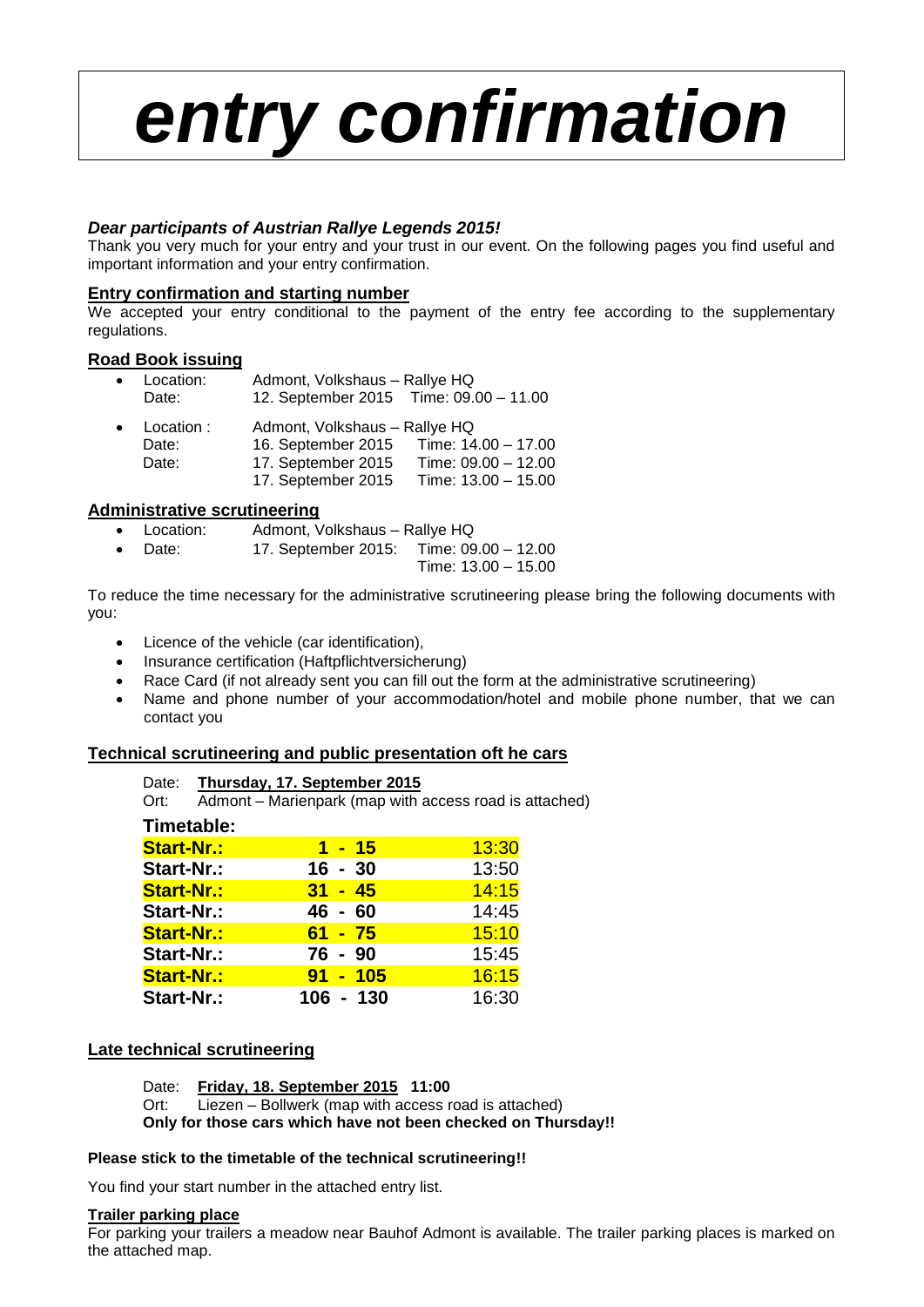## **Service parks**

#### **Spital am Pyhrn**

Friday, 18. September 2015 The service park in Spital am Pyhrn is opened on Friday, 18.09.2015 from 11:00 hours. Your wishes for the arrangement of the places sent in by e-mail are being considered. Contact for the service park in Spital am Pyhrn is: **Pieringer Johann: +43 664 75010159**

#### **Addiontal requests can be considered if they come in before Tuesday, 15.09.2015.**

## **Admont**

Saturday, 19. September 2015

Like in previous years the whole area of the towns Admont and Hall are service parks.

The new Fan-Mile in Admont is open on Saturday, 19.09.2015 from 7:00 hours, because at this time the center of Admont will be closed for public traffic. You should arrive before 8:00 hours.

Some places are open already on Friday, 18.09.2015 from 19:00 hours.

You can access which places from at which time will be published at the administrative scrutineering.

Your wishes for the arrangement of the places sent in by e-mail are being considered.

Contact for the service park in Admont is:

# **Weissensteiner Gernot: +43 664 6579822**

#### **Addiontal requests can be considered if they come in before Tuesday, 15.09.2015.**

#### **Restrictions for the service parks (acc. to Permission of national Authorities)**

*The service place has to be plain (horizontal).*

*A continuous, liquid-impermeable underlay, big enough to take the whole car must be placed under the car at every time work is being done. The edges should be fixed on the ground. Beneath the engine a special mat or an oil catch pan must be placed. This mat or pan must be big enough to catch all possible liquids coming out beneath the engine. The mat beneath the engine should have the following properties:*

- *Absorbent surface*
- *Liquid-impermeable bottom*
- *Tear-proof*

*All mats must be placed with the liquid-impermeable side to the bottom. The mat should not have any damages or cracks. Cleaning the mats in the service park is forbidden.*

*The service place should be roofed e.g. with a service tent. Your service place should be weather-proof.*

#### **Reconnaissance**

The reconnaissance of the stages is only allowed in the timeframe stated in supplementary regulations and entry confirmation. We ask you to stick to the allowed speed limits and take care of the local residents!

#### **Reconnaissance Timetable**

Recconaissance is only allowed on the following days at the folling times

| Saturday, 12.09.2015 | $10.00 - 18.00$ |
|----------------------|-----------------|
| Thursday, 17.09.2015 | $10.00 - 17.00$ |
| Friday, 18.09.2015   | $09.00 - 11.00$ |

Please care about the reconnaissance regulations! Authorities often recognize participants racing on the stages with too high speed several days before the event. Note that it is reconnaissance, not training! Some parts of the stages are in villages or agricultural roads with many cyclists, pedestrians and other local residents. We like to call to your attention that the local authorities monitor the stages and liaison roads more intense during the event and the reconnaissance!